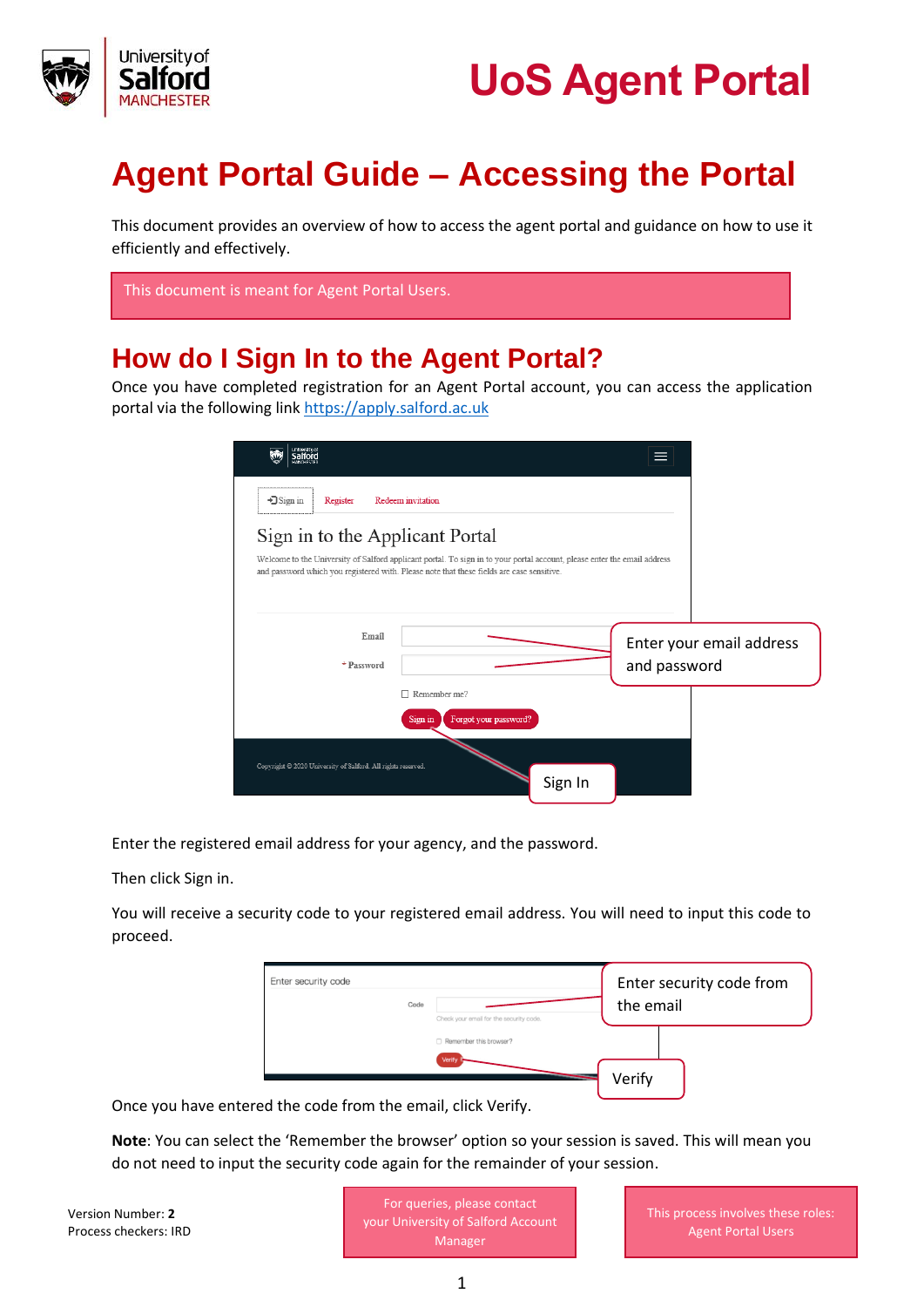

#### **How Do I Update the login Password?**

If you need to update your password, then you can use the 'Forgot your password?' button at the log in page.

**Important:** *You are required to reset your password any time a counsellor with previous access to the portal leaves your organisation*.

| <b>Inhersity of</b>                                          | ≡                                                                                                                                                                                                                     |
|--------------------------------------------------------------|-----------------------------------------------------------------------------------------------------------------------------------------------------------------------------------------------------------------------|
| $\neg$ Sign in<br>Register                                   | Redeem invitation                                                                                                                                                                                                     |
| Sign in to the Applicant Portal                              |                                                                                                                                                                                                                       |
|                                                              | Welcome to the University of Salford applicant portal. To sign in to your portal account, please enter the email address<br>and password which you registered with. Please note that these fields are case sensitive. |
|                                                              |                                                                                                                                                                                                                       |
| Email                                                        |                                                                                                                                                                                                                       |
| * Password                                                   |                                                                                                                                                                                                                       |
|                                                              | $\Box$ Remember me?                                                                                                                                                                                                   |
|                                                              | Forgot your password?<br>Sign in                                                                                                                                                                                      |
| Copyright @ 2020 University of Salford. All rights reserved. |                                                                                                                                                                                                                       |
|                                                              | Forgot your password?                                                                                                                                                                                                 |

**Remember, however, that this password is for your Agency, and so if you change it here it will change the password for anyone who is using this email address to sign in.** 

When you click on Forgot your Password? You will be asked to confirm the email address

| ntwesthan                                                    |                                                                                                                                                       |  |
|--------------------------------------------------------------|-------------------------------------------------------------------------------------------------------------------------------------------------------|--|
|                                                              | Forgot your password?<br>Please enter your email address to request that your password is reset. This must be the email address your registered with. |  |
| $*$ Email                                                    | Enter your email address to request a password reset.<br>Send                                                                                         |  |
| Copyright © 2020 University of Salford. All rights reserved. |                                                                                                                                                       |  |

Type in the registered email address for the account and then click Send

An email containing a link to reset the password will be sent to the email address provided.

Click the link in the email to reset the password.

Remember to inform any other users of the account once the password has been updated.

**Important:** *You are required to reset your password any time a counsellor with previous access to the portal leaves your organisation*.

Version Number: **2** Process checkers: IRD

For queries, please contact your University of Salford Account Manager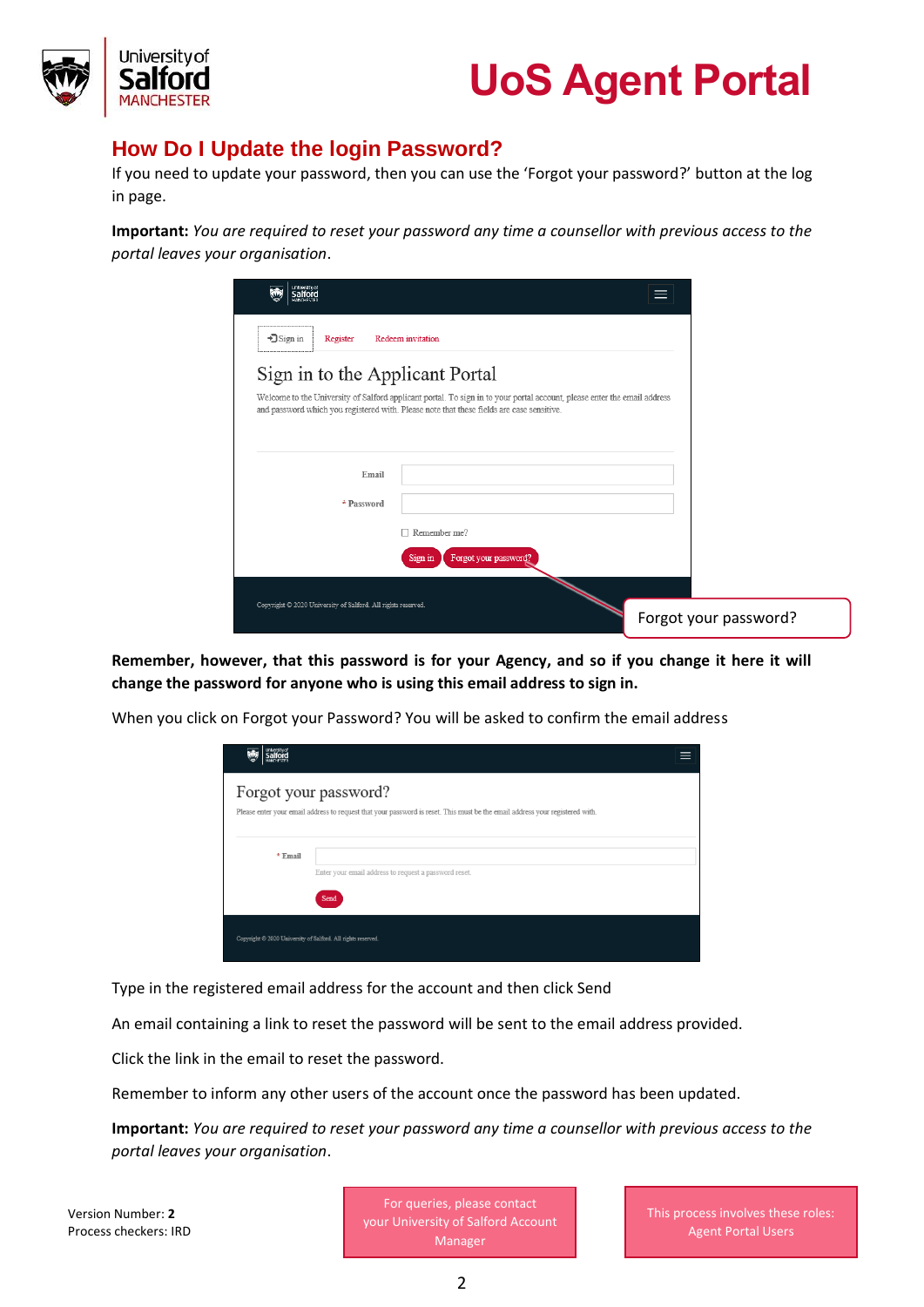



## **Using the Agent Portal - Navigation**

### **Main Options**

Displayed at the top of the page are the main options within the Agent Portal.

| <b>New Application</b>                                                                                                                                          | <b>My Applications</b>                                                                                          | Robert Indonesia Branch ~                                                                                                                                                                                               |
|-----------------------------------------------------------------------------------------------------------------------------------------------------------------|-----------------------------------------------------------------------------------------------------------------|-------------------------------------------------------------------------------------------------------------------------------------------------------------------------------------------------------------------------|
| 'My Applications' - click here to be taken to<br>your organisation's application summary page<br>which will list previously submitted and draft<br>applications |                                                                                                                 | 'Office/ Branch Name' - Click here to<br>see your organisation profile page.<br>This details your agency's admission<br>email and username.                                                                             |
| alford                                                                                                                                                          |                                                                                                                 | ≡                                                                                                                                                                                                                       |
| $Home$ > $Profile$                                                                                                                                              |                                                                                                                 |                                                                                                                                                                                                                         |
| Profile                                                                                                                                                         |                                                                                                                 |                                                                                                                                                                                                                         |
| <b>Test Agent</b>                                                                                                                                               | Please complete your personal profile below.<br>contact our Admissions department at applications@salford.ac.uk | Please note that these details will prepopulate fields in your application. You will be able to edit these<br>details until you submit your application. If you need to edit these details following submission, please |
| Profile                                                                                                                                                         | Your Information                                                                                                |                                                                                                                                                                                                                         |
|                                                                                                                                                                 | First Name*<br>Test<br>E-mail*                                                                                  | Surname/Family Name*<br>Agent                                                                                                                                                                                           |
|                                                                                                                                                                 | salfordAgent@gmail.com<br>$\times$                                                                              |                                                                                                                                                                                                                         |
|                                                                                                                                                                 | <b>Organisation Name</b><br>Test Agency                                                                         |                                                                                                                                                                                                                         |

Your Profile page shows your Agency name and registered email address.

Version Number: **2** Process checkers: IRD

For queries, please contact your University of Salford Account Manager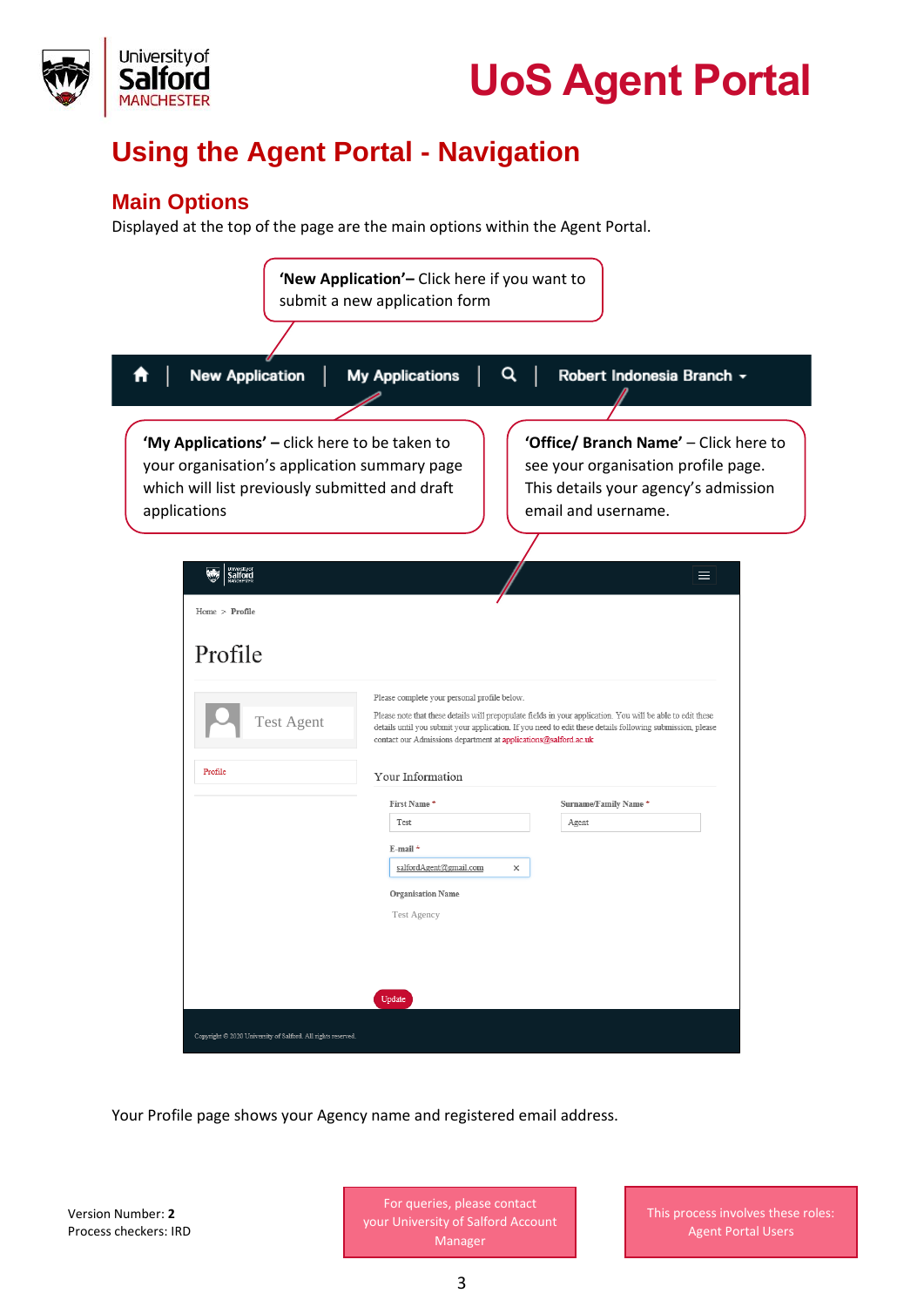



### **My Applications Summary Page**

This page is divided in to 2 main sections – Submitted Choices and Draft Applications.

Depending on your login profile you may also have an option to view the submitted and draft applications of branch offices associated with your organisation.

Click on the level of the organisation for which you want to see the applications – for example, My Submitted Choices, Branch Submitted Choices, or Sub-branch Submitted Choices (where applicable / relevant).

### **Submitted Choices**

My Submitted Choices **Branch Submitted Choices Sub-branch Submitted Choices** 

**My Submitted Choices** 

## **Draft Applications**

My Draft Applications **Branch Draft Applications Sub-branch Draft Applications** 

#### **Submitted Choices**

The 'My Submitted Choices' section displays all application submitted through the login profile you are using.

This will include (if applicable) applications you submit for any branch office associated to your organisation.

For each application, you will see a summary of information, including the Application date, the name of the Applicant, and a link to view the application, upload any missing documentation and view decision and conditions.

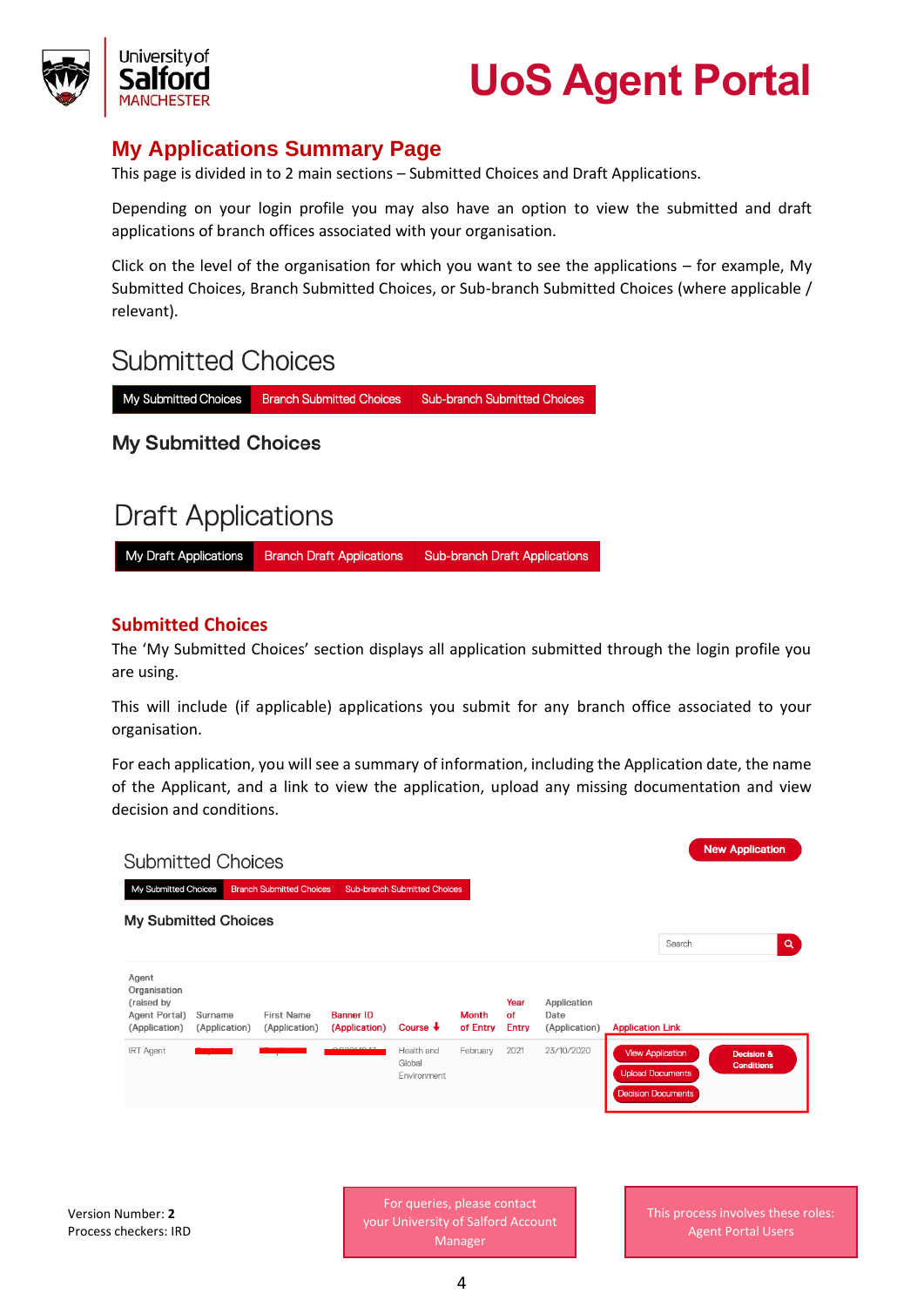

Jniversitv of

**'Agent Organisation' –** This identifies which organisation or branch the application is associated to.

**'Banner ID' –** This is the applicant's unique University of Salford student ID number. You are required to quote the Banner ID when you contact the University. **Application Link** 

The **'View Application'** icon can be used to review the application submitted and the **'Upload Documents'** icon can be used to submit additional supporting documents direct to the University.



**'Decision and Conditions' –** This option opens a new window and will display

the application decision. The latest offer conditions, if applicable, will be displayed here and include a time stamp of when these conditions were last updated.

| <b>Decision &amp; Condition Details</b> | $\times$ |
|-----------------------------------------|----------|
| Decision                                |          |
| Conditional                             |          |
| <b>Offer Condition</b>                  |          |
| GCE A level Grades BBC                  |          |
|                                         |          |
|                                         |          |
|                                         |          |
| <b>Decision Date</b>                    |          |
| 23/11/2020                              |          |
|                                         |          |

Please note, the **'Decision and Conditions'** icon will only appear once a decision has been made. If you cannot see the **'Decision and Conditions'** icon for an application, then this means the application is still being reviewed and a decision has yet to be made.

Once a decision has been made on an application, or conditions have been updated, you and the applicant will receive an email notification.

This notification will be sent to the email address you submitted as your admissions email address when your agency registered for the agent portal.

For queries, please contact your University of Salford Account Manager